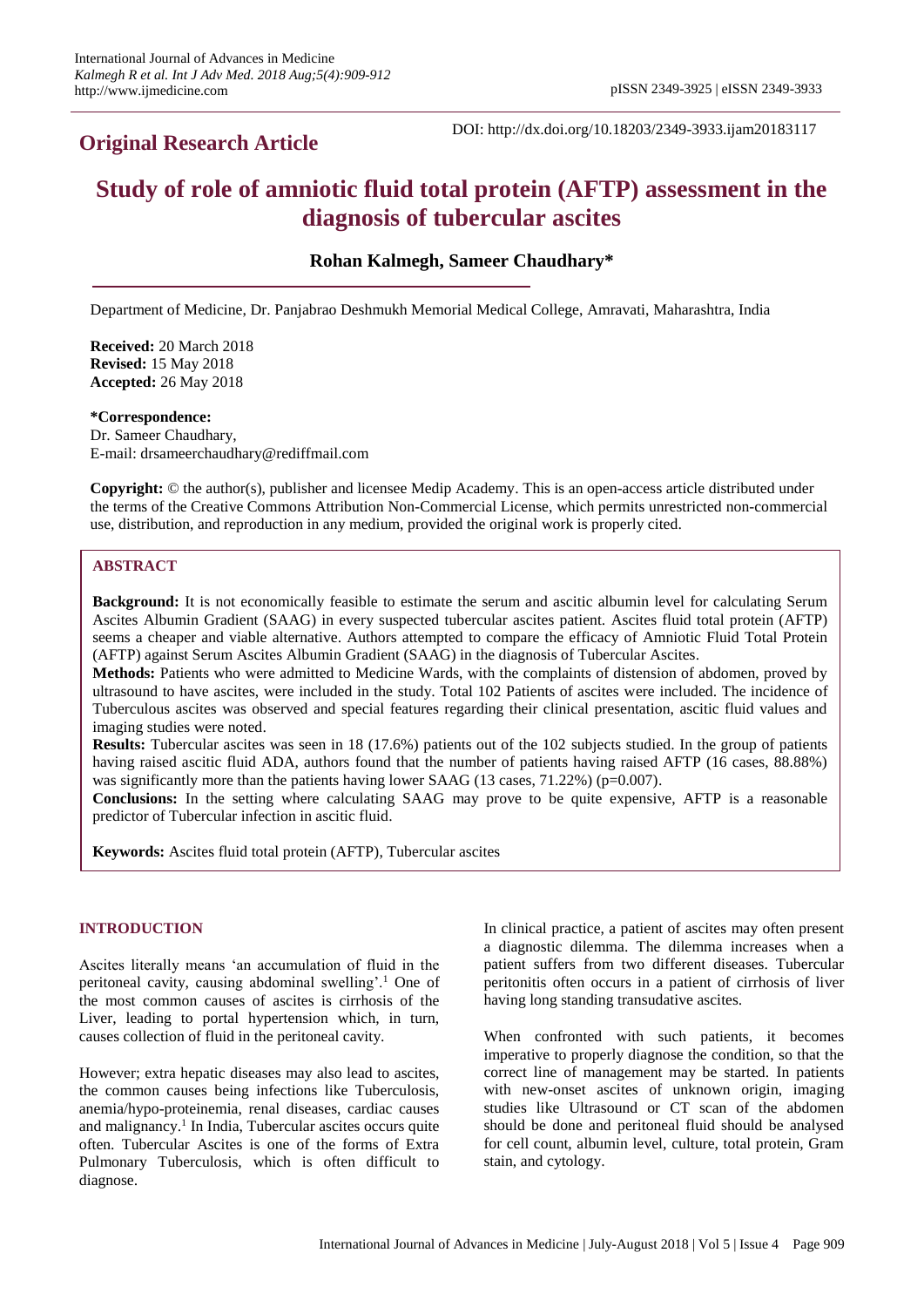Physical inspection: Most ascitic fluid is transparent and tinged yellow. Cloudy ascitic fluid with a purulent consistency indicates bacterial infection. Tubercular infection may show a coagulum due to high protein consistency.

Cell count: Normal ascitic fluid contains fewer than 250 polymorphonuclear leukocytes (PMNs)/μL. Any inflammatory condition can cause an elevated white blood cell count. A PMN count of greater than 250 cells/μL is highly suggestive of bacterial peritonitis. In tuberculous peritonitis and peritoneal carcinomatosis, lymphocytes usually predominate.

Total protein: Previously, the classification of ascites was based on the level of ascitic fluid total protein (AFTP), which divided ascites into two types:<sup>2</sup>

- Exudative- AFTP >2.5 gm/dL
- Transudative- AFTP <2.5 gm/dL

However, the accuracy is only approximately 56% for detecting exudative causes. The total protein level may provide additional clues when used with the Serum Ascites Albumin Gradient (SAAG). An elevated SAAG and a high protein level are observed in most cases of ascites due to hepatic congestion.

### *Serum Ascites Albumin Gradient (SAAG)*

The SAAG is the best single test for classifying ascites into portal hypertensive  $(SAAG > 1.1 g/dL)$  and non– portal hypertensive  $(SAAG \le 1.1 \text{ g/dL})$  causes.<sup>2</sup> Calculated by subtracting the ascitic fluid albumin value from the serum albumin value, it correlates directly with portal pressure. The specimens should be obtained relatively simultaneously. The accuracy of the SAAG results is approximately 97% in classifying ascites. The terms high-albumin gradient and low-albumin gradient should replace the terms transudative and exudative in the description of ascites.

### **Table 1: Classification of ascites by Serum-Ascites Albumin Gradient (SAAG).**

| <b>High gradient</b>     | Low gradient              |
|--------------------------|---------------------------|
| $\geq$ 1.1 g/dl (11 g/l) | $<1.1$ g/dl $(11$ g/l)    |
| Alcoholic hepatitis      | <b>Biliary</b> ascites    |
| Budd-Chiari syndrome     | Bowel obstruction or      |
| Cardiac ascites          | infarction                |
| Cirrhosis                | Nephrotic syndrome        |
| Fatty liver of pregnancy | Pancreatic ascites        |
| Fulminant hepatic        | Peritoneal carcinomatosis |
| failure                  | Postoperative lymphatic   |
| Massive liver metastases | leak                      |
| "mixed" ascites          | Serositis in connective   |
| Myxoedema                | tissue diseases           |
| Portal vein thrombosis   | Tuberculous peritonitis   |
| Sinusoidal obstruction   |                           |
| syndrome                 |                           |

# *Culture/Gram stain/smear examination*

Culture has 92% sensitivity for the detection of bacteria in ascitic fluid, provided that samples are inoculated into blood culture bottles immediately, at the bedside. In contrast, Gram stain is only 10% sensitive for visualizing bacteria in early-detected spontaneous bacterial peritonitis. A smear for acid fast bacilli has a diagnostic sensitivity of only 0-3%.

A definitive diagnosis of TB can be made by culturing Mycobacterium Tuberculosis organisms from a specimen obtained from the ascitic fluid. However, its yield is very low: 30-50%; and it may take 2-8 weeks to receive the results.

Adenosine De-Aminase (ADA) measurement: It is one of the most widely used biomarkers for the diagnosis of Extra Pulmonary Tuberculosis. ADA is an enzyme involved in purine metabolism that is found in many tissues, particularly in lymphocytes of the lymphoid tissue.

Activity of this enzyme increases in TB infection because the Mycobacterial antigens stimulate the T-lymphocytes. It has been proposed to be a useful surrogate marker for TB in body fluids, such as pleural, pericardial, and peritoneal fluid, although possible false-negative and false-positive results should be considered. The sensitivity and specificity for diagnosing Tuberculous peritonitis have been reported to be 100% and 97%, respectively, using cut-off values from 36 to 40 IU/L, with the optimal cut-off point of 39 IU/L. Liao et al suggested that lowering cut-off value to 27 IU/L could increase the sensitivity and specificity to 100% and 93.3%, respectively, in patients with liver cirrhosis, in whom false-negative results are a concern.<sup>3</sup> In present setting, authors deal mostly with patients belonging to poor socioeconomic strata.

There is serious dearth of funds, and only few basic investigations are available free of cost to the patients. The estimation of albumin level is an expensive procedure. Hence, it is not economically feasible to estimate the serum and ascitic albumin level for calculating SAAG in every patient. Ascites fluid total protein is a much cheaper alternative. Hence, in this study, authors attempted to compare the efficacy of AFTP against SAAG in the diagnosis of Tubercular Ascites.

# **METHODS**

It was an observational type of study design carried out at Medicine wards at a tertiary care hospital and its duration was 1<sup>st</sup> February 2014 to 31<sup>st</sup> January 2017.

# *Inclusion criteria*

Patients with ascites proved by ultrasound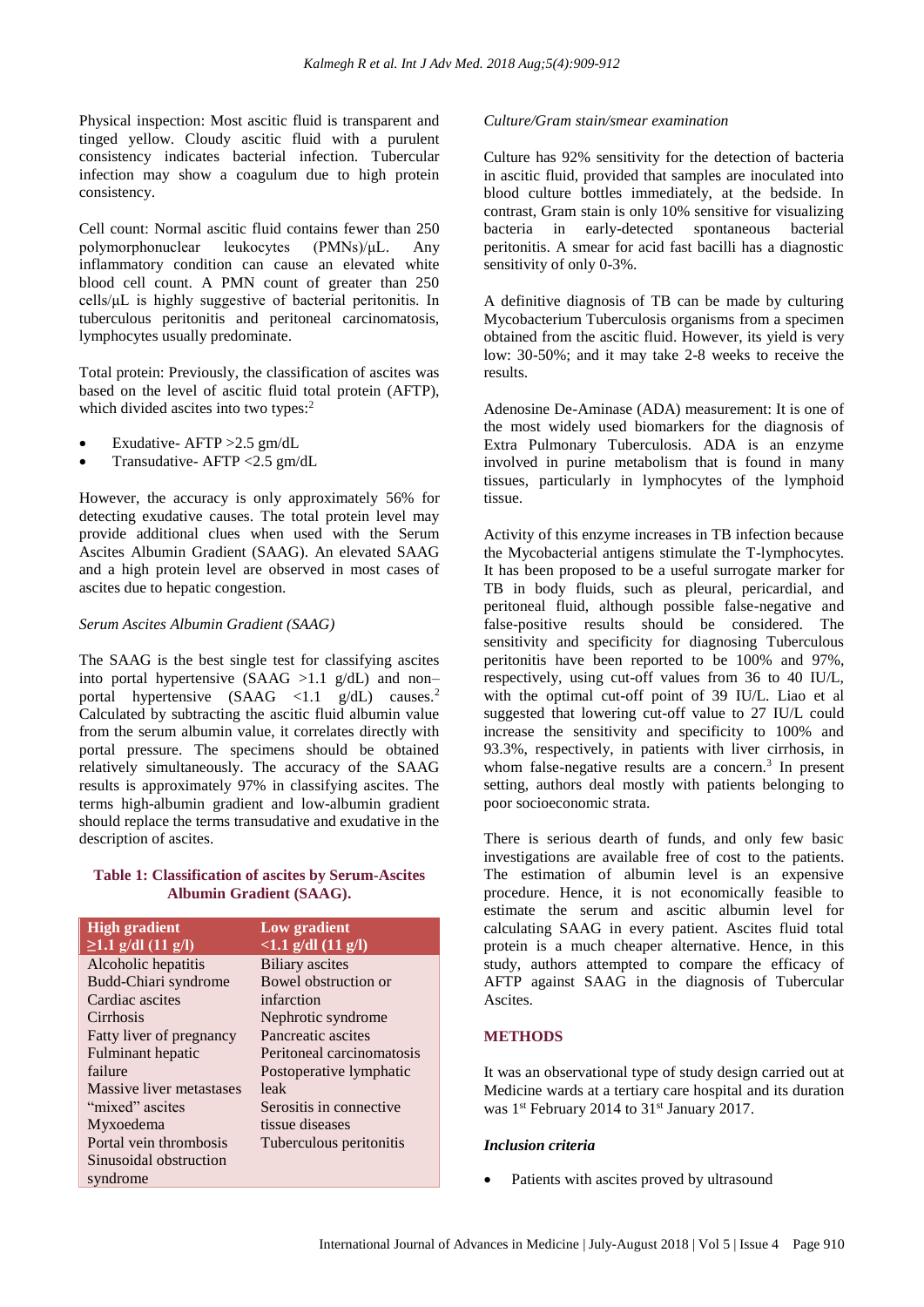Patients aged more than 18 years.

### *Exclusion criteria*

- **Pregnancy**
- Hemodynamic instability
- Bleeding disorders/prolonged prothrombin time.
- Unwilling to give consent.

Patients who were admitted to Medicine Wards, with the complaints of distension of abdomen, proved by ultrasound to have ascites, were included in the study. Total 102 Patients of ascites were included. The incidence of Tuberculous ascites was observed and special features regarding their clinical presentation, ascitic fluid values and imaging studies were noted.

After obtaining required written informed consent, all patients were subjected to detailed workup as follows:

- Complete Blood Count
- Blood Sugar: Fasting and Post prandial
- **Liver Function Tests**
- **Kidney Function Tests**
- Prothrombin Time
- Australia Antigen Test
- Hepatitis C IgG antibody in selected patients
- Ultrasound imaging of abdomen
- Ascitic fluid analysis: Routine and Microscopy Protein, Sugar, Cells etc, Adenosine De-Aminase (ADA) level estimation.
- X Ray of Chest, PA view.

Definition of Tubercular ascites: The patient was diagnosed as a case of Tubercular ascites when the ADA level was found to be above the cutoff level of 30-45 IU/L. The data were analysed using SPSS (version 17).

#### **RESULTS**

As shown in the table below, Tubercular ascites was seen in 18 (17.6%) patients out of the 102 subjects studied. Thus, after cirrhosis of liver (71, 69.6%), tuberculosis of abdomen is the 2nd commonest cause of ascitits amongst present participants (Table 2).

# **Table 2: Disease wise distribution of study participants**  $(N = 102)$ .

| <b>Disease</b>                    | <b>No. of patients</b><br>$(n=102)$ |
|-----------------------------------|-------------------------------------|
| Cirrhosis of liver                | 71 (69.6%)                          |
| Tuberculosis of abdomen           | 18 (17.6%)                          |
| Spontaneous bacterial peritonitis | $6(5.8\%)$                          |
| Anemia with hypoproteinemia       | $5(4.9\%)$                          |
| Renal disease                     | $4(3.92\%)$                         |
| Cardiogenic cause                 | $2(1.96\%)$                         |
| Malignancy                        | 1(0.98%)                            |
| Pyo-peritoneum                    | 1(0.98%)                            |

Characteristics of the patients with tubercular ascites were studied further. The age and gender wise distribution of the participants showed equal male to female ratio (9:9).

The 40-60 years was the commonest age group affected (55.55%, males-33.33%, females- 22.22%), followed by 20-40 years age group (33.32%, males- 16.66%, females-16.66%) (Table 3).

#### **Table 3: Distribution of participants with Tubercular Ascites according to age and gender (N=18).**

| Age group (years) | Male.         | <b>Female</b> |
|-------------------|---------------|---------------|
| $20-40$           | $03(16.66\%)$ | $03(16.66\%)$ |
| 40-60             | 06 (33.33%)   | $04(22.22\%)$ |
| 60-80             | $00(00.00\%)$ | $02(11.11\%)$ |

With respect to clinical features of the patients, distension of abdomen was the most common finding present in all the 18 (100%) patients with tubercular ascites, followed by pallor (15, 83.33%), pedal edema (09, 50.00%), jaundice (05, 27.77%), reduced appetite (05, 27.77%), pain in Abdomen (03, 16.66%) and fever (02, 11.11%).

# **Table 4: Relationship between Serum-Ascites Albumin Gradient (SAAG), Ascitic Fluid Total Protein (AFTP) and Adenosine De-Aminase (ADA) (N=18).**

|                                                                        | $SAAG \leq 1.1$ | AFTP > 2.5    |
|------------------------------------------------------------------------|-----------------|---------------|
| Number of patients<br>having ascitic<br>$ADA > 30-45$ IU/L<br>$(N=18)$ | 13 (71.22%)     | $16(88.88\%)$ |
| $p = 0.007$                                                            |                 |               |

Thirteen out of 18 patients (71.22%) with ascitic Adenosine De-Aminase (ADA) levels >30-45 IU/L had Serum-Ascites Albumin Gradient (SAAG) levels <1.1; while 16 (88.88%) of them had Ascitic Fluid Total Protein (AFTP) levels >2.5 (Table 4).

# **DISCUSSION**

The diagnosis of Extra Pulmonary TB (EPTB) remains a challenge all over the world, even more so in India. Peritoneal Tuberculosis is the sixth most common site of Extra Pulmonary TB, worldwide and in our country.<sup>4,5</sup> Peritoneal TB occurs in three forms: wet type with ascites, dry type with adhesions and fibrotic type with omental thickening and loculated asites.<sup>6</sup>

In this study, an attempt was made to diagnose Tuberculous Ascites by the use of three methods: ADA in ascitic fluid, SAAG ratio and AFTP levels in ascitic fluid. ADA level of 30-45 IU/L was taken as the basis for diagnosis of Tubercular Ascites. Out of 102 patients, it was found that 18 (17.6%) patients fulfilled this criterion of TB ascites. The proportion of EPTB cases amongst all